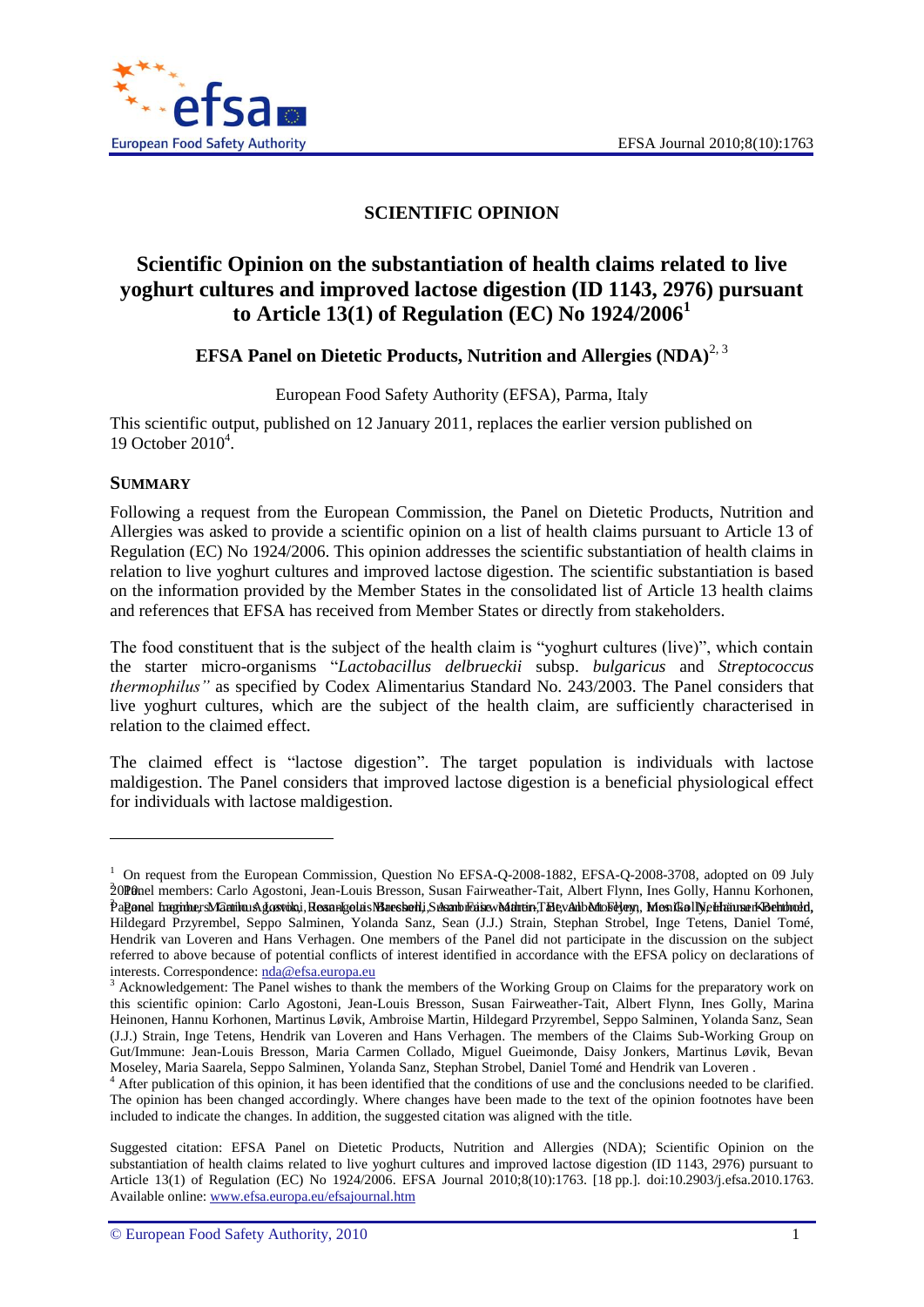In weighing the evidence, the Panel took into consideration that thirteen of fourteen human studies showed enhanced digestion of lactose in yoghurt in lactose maldigesters, when live yoghurt starter cultures were ingested in yoghurt, that the one study which did not show such effect reported reduced symptoms and that there was strong evidence for the biological plausibility of the effect.<sup>5</sup>

The Panel concludes that a cause and effect relationship has been established between the consumption of live yoghurt cultures in yoghurt and improved digestion of lactose in yoghurt in individuals with lactose maldigestion. 6

In order to bear the claim, the yoghurt should contain at least  $10<sup>8</sup>$  CFU live starter microorganisms (*Lactobacillus delbrueckii* subsp. *bulgaricus* and *Streptococcus thermophilus)* per gram. <sup>7</sup> The target population is individuals with lactose maldigestion.

#### **KEY WORDS**

Yoghurt cultures, live, *Lactobacillus delbrueckii* subsp. *bulgaricus, Streptococcus thermophilus,* lactose, digestion, maldigestion, health claims.

l

<sup>5</sup> "…enhanced lactose digestion in lactose maldigesters…" has been replaced with "… enhanced digestion of lactose in

yoghurt in lactose maldigesters…" 6 "…improved lactose digestion in individuals with lactose maldigestion." has been replaced with "…improved digestion of lactose in yoghurt in individuals with lactose maldigestion."

<sup>&</sup>lt;sup>7</sup> "In order to bear the claim, the yoghurt should contain at least  $10^8$  CFU per serving live starter microorganisms (i.e. *Lactobacillus delbrueckii* subsp. *bulgaricus* and *Streptococcus thermophilus*)." has been replaced with "In order to bear the claim, the yoghurt should contain at least 10<sup>8</sup>CFU live starter microorganisms (*Lactobacillus delbrueckii* subsp. *bulgaricus* and *Streptococcus thermophilus*) per gram."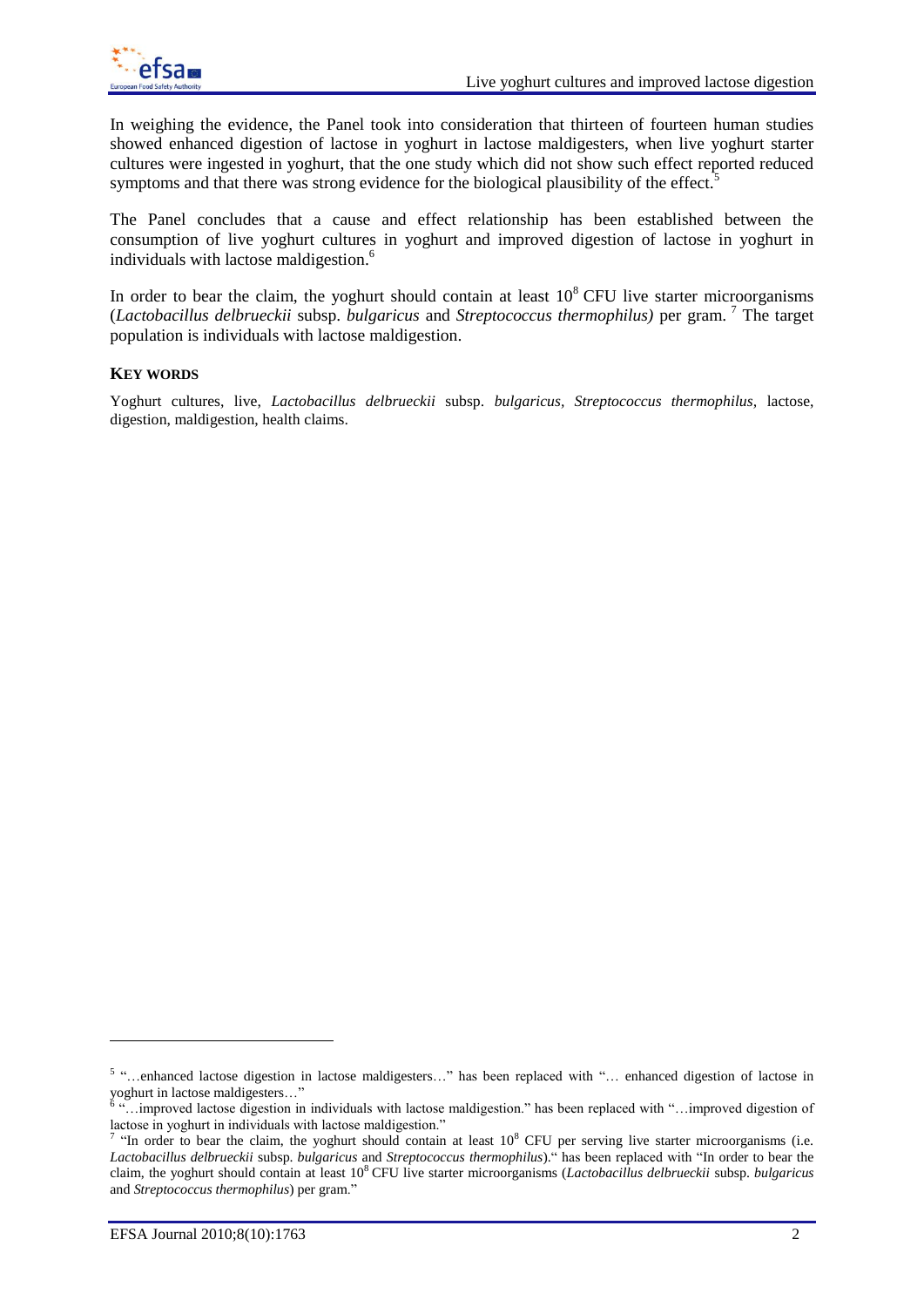

## <span id="page-2-0"></span>TABLE OF CONTENTS

| 1. |  |  |  |
|----|--|--|--|
| 2. |  |  |  |
| 3. |  |  |  |
| 4. |  |  |  |
| 5. |  |  |  |
|    |  |  |  |
|    |  |  |  |
|    |  |  |  |
|    |  |  |  |
|    |  |  |  |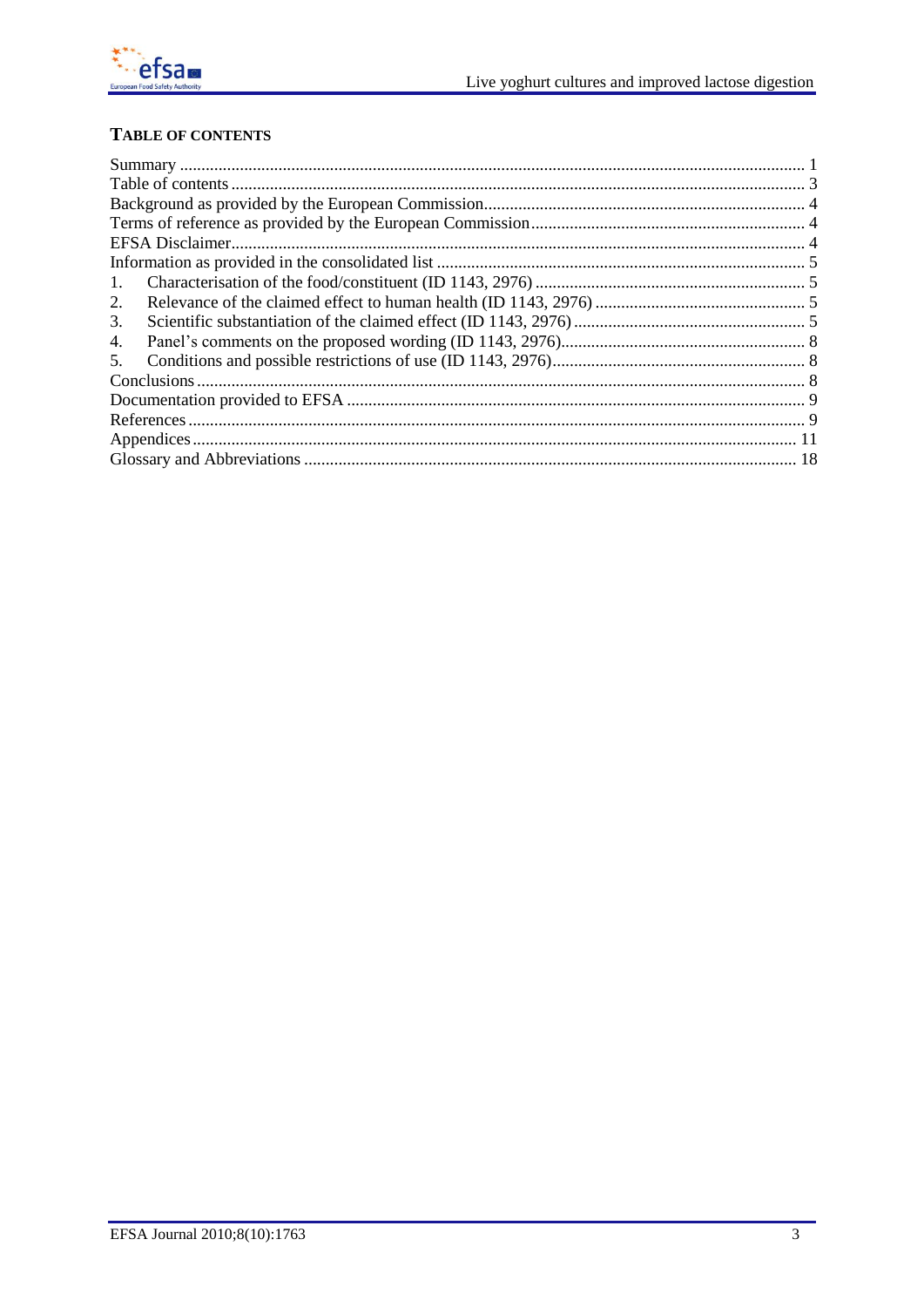

## <span id="page-3-0"></span>**BACKGROUND AS PROVIDED BY THE EUROPEAN COMMISSION**

See Appendix A

## <span id="page-3-1"></span>**TERMS OF REFERENCE AS PROVIDED BY THE EUROPEAN COMMISSION**

See Appendix A

## <span id="page-3-2"></span>**EFSA DISCLAIMER**

See Appendix B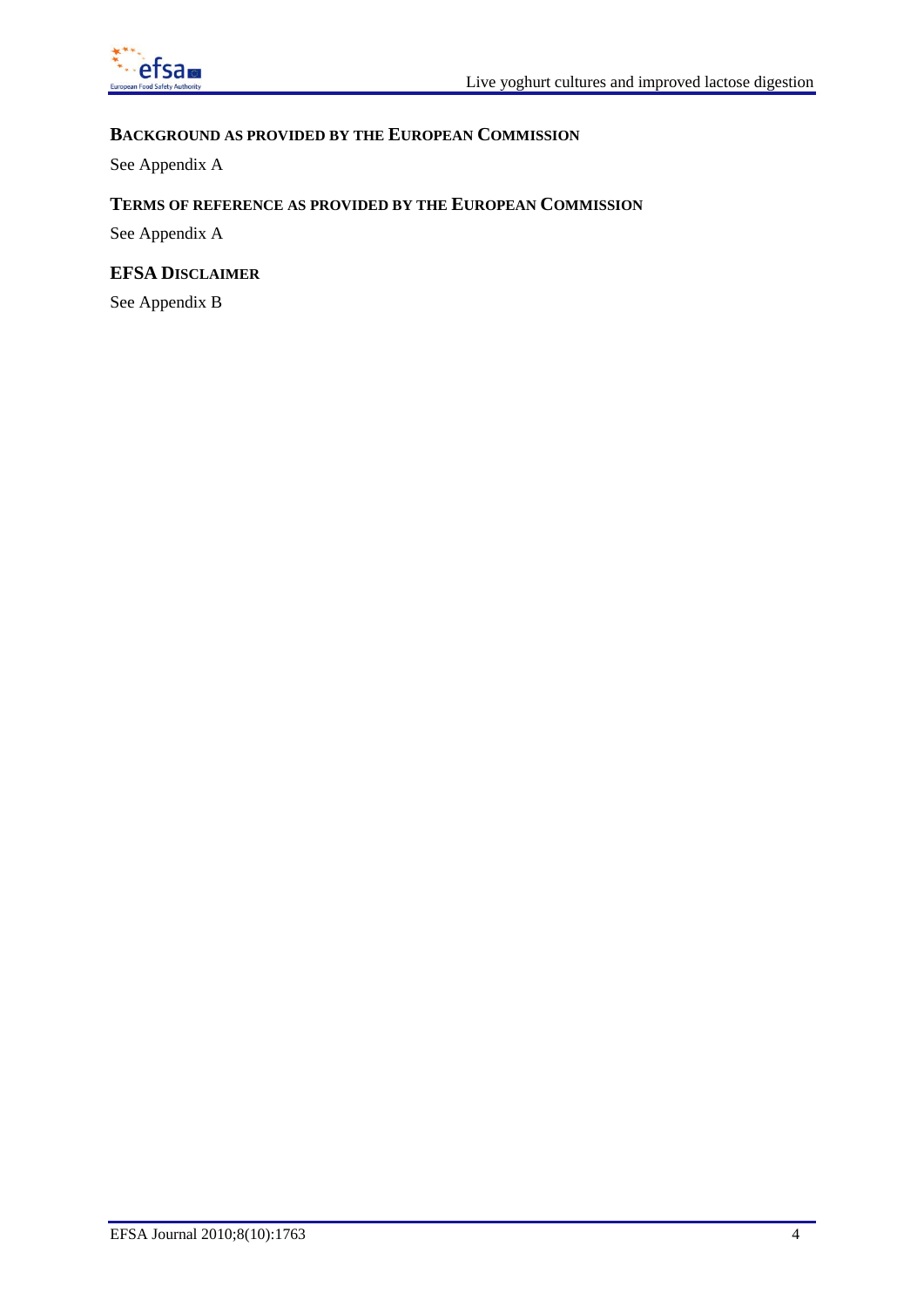

#### <span id="page-4-0"></span>**INFORMATION AS PROVIDED IN THE CONSOLIDATED LIST**

The consolidated list of health claims pursuant to Article 13 of Regulation (EC) No 1924/2006<sup>8</sup> submitted by Member States contains main entry claims with corresponding conditions of use and literature for similar health claims. EFSA has screened all health claims contained in the original consolidated list of Article 13 health claims which was received by EFSA in 2008 using six criteria established by the NDA Panel to identify claims for which EFSA considered sufficient information had been provided for evaluation and those for which more information or clarification was needed before evaluation could be carried out<sup>9</sup>. The clarifications which were received by EFSA through the screening process have been included in the consolidated list. This additional information will serve as clarification to the originally provided information. The information provided in the consolidated list for the health claims which are the subject of this opinion is tabulated in Appendix C.

#### <span id="page-4-1"></span>**1. Characterisation of the food/constituent (ID 1143, 2976)**

The food constituent that is the subject of the health claim is "yoghurt cultures (live)", which contain the starter micro-organisms "*Lactobacillus delbrueckii* subsp. *bulgaricus* and *Streptococcus thermophilus".* These starter cultures "*Lactobacillus delbrueckii* subsp. *bulgaricus* and *Streptococcus thermophilus"* are well specified for their use in yoghurt manufacture by Codex Alimentarius Standard No. 243/2003.

The Panel considers that live yoghurt cultures, which are the subject of the health claim, are sufficiently characterised in relation to the claimed effect.

#### <span id="page-4-2"></span>**2. Relevance of the claimed effect to human health (ID 1143, 2976)**

The claimed effect is "lactose digestion". The Panel assumes that the target population is individuals with lactose maldigestion.

In the context of the proposed wording, the Panel assumes that the claimed effect refers to improved lactose digestion. Lactose maldigestion is a common condition characterised by reduced levels of intestinal lactase.

The Panel considers that improved lactose digestion is a beneficial physiological effect for individuals with lactose maldigestion.

#### <span id="page-4-3"></span>**3. Scientific substantiation of the claimed effect (ID 1143, 2976)**

Forty-three references were cited to substantiate the claim. Among these references, the non-pertinent references included review articles and text books, or were related to yoghurt and gut functions in general, survival of lactic acid bacteria in the human stomach, "probiotics" and "prebiotics" in promotion of lactose digestion, production of β-galactosidase by *Streptococcus thermophilus*, the effect of *Lactobacillus acidophilus* on lactose maldigestion and survival of starter cultures and lactase in heated and frozen yoghurts. The Panel considers that no conclusions can be drawn from these references for the scientific substantiation of the claim.

The following 14 human intervention studies were considered pertinent to the claim (Kolars et al., 1984; Savaiano et al., 1984; Dewit et al., 1988; Lerebours et al., 1989; Onwulata et al., 1989; Pochart et al., 1989; Marteau et al., 1990; Martini et al., 1991; Rosado et al., 1992; Varela-Moreiras et al., 1992; Shermak et al., 1995; Rizkalla et al., 2000; Labayen et al., 2001; Pelletier et al., 2001).

 $\overline{a}$ 

<sup>&</sup>lt;sup>8</sup> Regulation (EC) No 1924/2006 of the European Parliament and of the Council of 20 December 2006 on nutrition and health claims made on foods. OJ L 404, 30.12.2006, p. 9–25.

<sup>&</sup>lt;sup>9</sup> Briefing document for stakeholders on the evaluation of Article 13.1, 13.5 and 14 health claims: <http://www.efsa.europa.eu/en/ndameetings/docs/nda100601-ax01.pdf>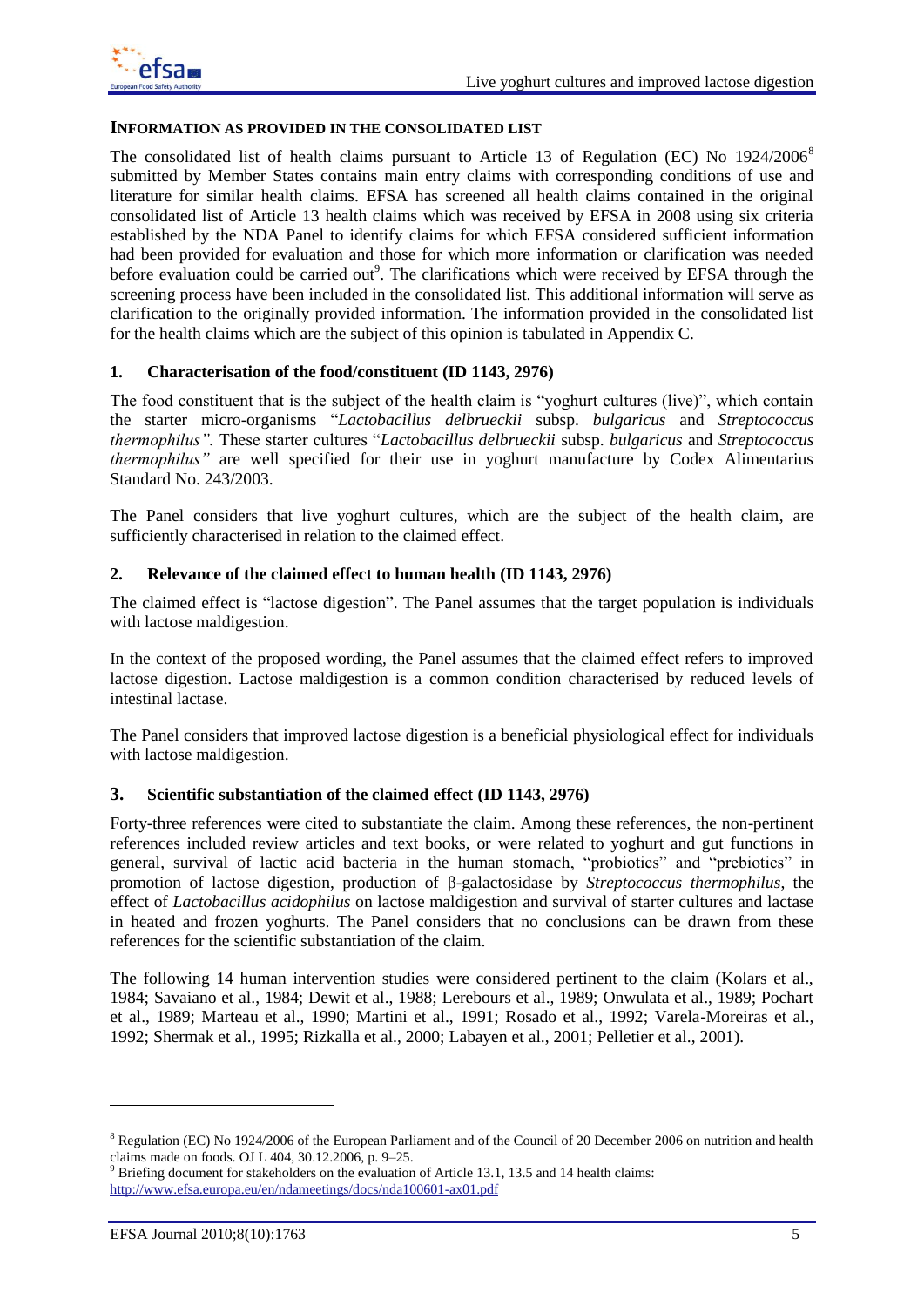Many studies have compared the effect of consumption of fresh yoghurt with live cultures to pasteurised yoghurt with reduced or no live cultures on intestinal lactose utilisation in lactose maldigesters (Savaiano et al., 1984; Dewit et al., 1988; Lerebours et al., 1989; Pochart et al., 1989; Varela-Moreiras et al., 1992; Shermak et al., 1995; Rizkalla et al., 2000; Labayen et al., 2001; Pelletier et al., 2001). Also, in some studies pasteurised milk (Kolars et al., 1984; Marteau et al., 1990), milk inoculated with *Lactobacillus acidophilus* (Onwulata et al., 1989), lactose-hydrolysed milk (Onwulata et al., 1989; Rosado et al., 1992) and lactase tablets (Onwulata et al., 1989) were compared with yoghurt (fresh or heated) in order to investigate the effect on lactose digestion.

In most pertinent studies, the breath hydrogen concentration (BHC) method has been applied to measure lactose digestion. This method is based on the measurement of the concentration of hydrogen released into the breath from lactose hydrolysed after ingestion of a certain amount of lactose (usually 18 grams or higher). The method is not specific but is generally applied in clinical practice for the diagnosis of lactose maldigestion.

In most studies, lactose digestion has been investigated upon a single dose of the test product (Kolars et al., 1984; Savaiano et al., 1984; Dewit et al., 1988; Lerebours et al., 1989; Martini et al., 1991; Rosado et al., 1992; Varela-Moreiras et al., 1992; Shermak et al., 1995; Onwulata et al., 1989; Pelletier et al., 2001) whereas in a few studies lactose digestion was studied after prolonged ingestion of fresh or heat-treated yoghurt (Lerebours et al., 1989; Marteau et al., 1990; Rizkalla et al., 2000; Labayen et al., 2001).

All of the 14 studies mentioned above were performed using the yoghurt cultures *Lactobacillus delbrueckii* subsp. *bulgaricus* (*L. bulgaricus*) and *Streptococcus thermophilus (S. thermophilus*)*.*

Dewit et al. (1988) investigated breath hydrogen concentration (BHC) after ingestion of lactose in water, milk, fresh or heated yoghurt by 26 healthy, young adults with or without lactose maldigestion. The fresh yoghurt contained 3 x 10<sup>8</sup> CFU/g *S. thermophilus* and 3 x 10<sup>8</sup> CFU/g *L. bulgaricus*. The total amount of lactose ingested with each product was 18 g. Ingestion of fresh yoghurt reduced BHC significantly  $(p<0.001)$  compared to lactose or milk, whereas after ingestion of heated yoghurt BHC was higher  $(p<0.01)$  compared to fresh yoghurt.

The double-blind study by Lerebours et al. (1989) evaluated lactose digestion (using BHC) after short-term (24 h) or prolonged (8 day) ingestion of yoghurt and fermented-then-pasteurised milk (FPM) by 16 lactase-deficient subjects. Consumption of yoghurt (125 g three times per day) enhanced lactose digestion (18 g lactose in yoghurt) and this effect was destroyed by pasteurisation. Similar results were obtained in both study periods and no adaptation of lactase activity was observed in longterm ingestion of yoghurt.

Marteau et al. (1990) measured BHC in eight lactase-deficient volunteers who ingested 18 g of lactose in the form of milk (400 mL whole milk per day), yoghurt (450 g per day) and heated yoghurt (450 g per day) for three consecutive days. Total BHC was significantly lower after consumption of yoghurt and heated yoghurt compared with milk consumption  $(p<0.001)$ . Significantly less lactose was recovered from the terminal ileum after yoghurt than after heated yoghurt meals ( $p<0.05$ ), and approximately one-fifth of the lactase activity contained in yoghurt reached the terminal ileum.

Varela-Moreiras et al. (1992) evaluated lactose maldigestion after ingestion of three dairy products by 53 healthy institutionalised elderly people; 36 % of them were found to be lactose maldigesters using the BHC test. The effect of consuming an equivalent amount of lactose (11 g lactose in 200 mL of product) contained in yoghurt and fermented-then-pasteurised milk (FPM) was assessed in these subjects. BHC was significantly higher after ingestion of milk than after ingestion of yoghurt ( $p<0.05$ ). This effect was partially eliminated when FPM was tested. Moreover, BHC was significantly higher three hours after ingestion of FPM compared to normal yoghurt ( $p < 0.05$ ).

In the study of Rizkalla et al. (2000), two groups of 12 healthy men with or without lactose maldigestion were recruited using the BHC test with a 30 g lactose load. Subjects were randomly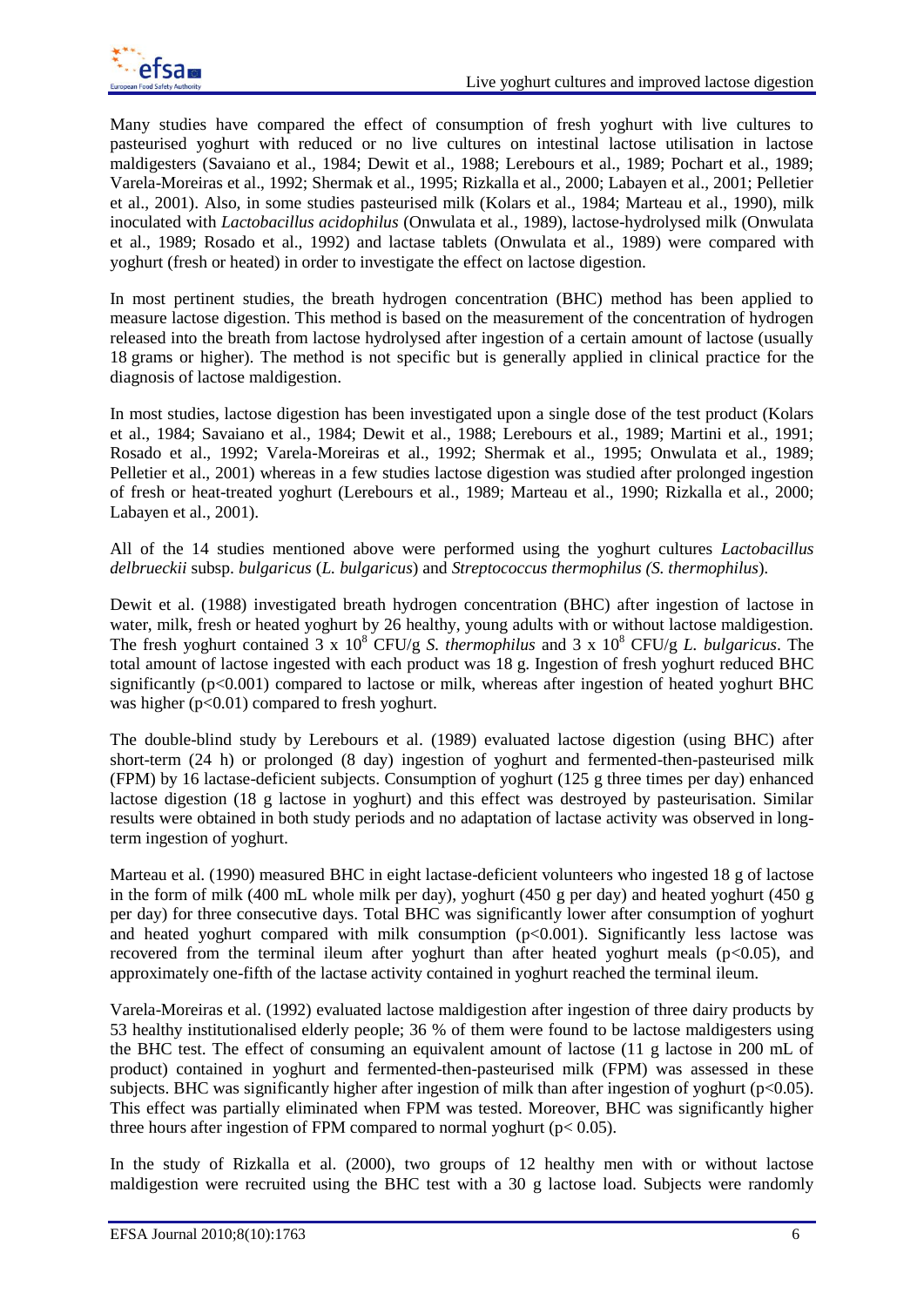

assigned in a cross-over design to 500 g per day of either fresh or heat-treated yoghurt for two periods of 15 days each, separated by a 15 days washout interval. In subjects with lactose maldigestion, BHC values were significantly lower after consumption of fresh compared to heat-treated yoghurt consumption  $(p<0.01)$ .

In the double-blind, cross-over designed study of Labayen et al. (2001), 22 lactose maldigesters received daily 25 g of lactose in fresh yoghurt (live yoghurt bacteria  $>10^8$  CFU/g) or heat-treated yoghurt  $\langle \langle 10^2 \text{ CFU/g} \rangle$  for 15 days, followed by a cross-over (15 days) after a wash-out period (14 days). The test dose was 500 mL per day for both products. The BHC test indicated more effective lactose digestion after fresh yoghurt intake as compared to heat-treated yoghurt. The orocaecal transit time (OCTT) was shorter after heated yoghurt ingestion as compared with fresh yoghurt and there were less severe gastrointestinal symptoms ( $p < 0.05$ ) after fresh yoghurt intake.

Pelletier et al. (2001) assessed in a double-blind, randomised cross-over study the effects of ingestion of milk, yoghurt (10<sup>8</sup> CFU/mL), heat-treated (70 °C, 30 sec) yoghurt (<15 CFU/mL) and two products obtained by dilution of yoghurt with heat-treated product  $(10^6 \text{ and } 10^5 \text{ CFU/mL})$  on hydrogen production and symptoms of lactose intolerance in 24 male lactose maldigesters. Hydrogen production and adverse events were followed during eight hours after ingestion of a single dose of each test product. The volume of each serving was not indicated. At each test, subjects received 25 g lactose in one of the products. Ingestion of yoghurt with  $10^8$  CFU/mL led to significantly lower BHC values  $(p<0,001$  for AUCi (incremental area under curve,  $p=0.036$  for Cmax maximal hydrogen concentration variation)) and a reduced number of complaints compared to the other products.

Kolars et al. (1984) used the BHC test to determine in 10 lactose-intolerant subjects (20 to 28 years of age) whether lactase-deficient subjects digested lactose better in yoghurt than in milk. Breath samples were obtained in the fasting state and hourly for eight hours after ingestion of the following test meals: lactulose (10 g in 200 mL of water), lactose (20 g in 400 mL of water), milk (400 mL containing 18 g of lactose) and commercial unflavoured yoghurt (440 g containing 18 g of lactose, and 270 g containing 11 g of lactose, respectively). Ingestion of 440 g of test yoghurt resulted in only about one third as much hydrogen excretion as a similar load of lactose in milk or water. This difference was statistically significant  $(p<0.01)$ . In case of lactulose, the increase in breath hydrogen was comparable to that obtained with lactose. The symptoms reported by the subjects after ingestion of test meals supported the perception that lactose was digested better in yoghurt than in milk; 80 per cent of the subjects ingesting milk versus 20 per cent of those ingesting yoghurt reported diarrhoea or flatulence.

Onwulata et al. (1989) evaluated lactose digestion after intake of commercial plain yoghurt, sweet acidophilus milk, hydrolysed-lactose milk, a lactase tablet, and whole milk by 10 lactose-intolerant subjects. In a 5 x 5 Latin square design, BHC was measured for five hours after the subjects had consumed one of the products (totally 18 g lactose in each except lactose-hydrolysed milk, which provided  $5 g$ ). The products were consumed in a single dose (volume was not indicated) in five periods at five weekly intervals. Mean BHC values (ppm) were significantly (p<0.05) lower for yoghurt than for sweet acidophilus milk and whole milk. With regard to alleviating symptoms of lactose maldigestion, yoghurt was as effective as lactose-hydrolysed milk, but was significantly  $(p<0.05)$  more effective than commercial lactase consumed along with milk.

Shermak et al. (1995) compared symptoms of lactose maldigestion and breath hydrogen production after typical servings of milk, heat-treated yoghurt  $(85 \degree C, 30 \text{ min})$ , and yoghurt containing live bacteria ingested by 14 lactose-maldigesting children (mean age 9.5 years). Symptoms and BHC values were recorded for eight hours after ingestion of 12 g lactose served in milk and yoghurts. Live yoghurt contained 1.6 x  $10^8$  CFU/g of both yoghurt cultures and the pasteurised yoghurt contained  $2.5 \times 10^3$  CFU/g of both cultures. Lactose-maldigesting children experienced significantly fewer symptoms after consuming yoghurt with live cultures than after intake of milk (p<0.005). Pasteurised yoghurt showed an intermediate effect. Lactose from yoghurt was not better digested than lactose from milk, as indicated by similar areas under the hydrogen curve in the BHC test. However, yoghurt was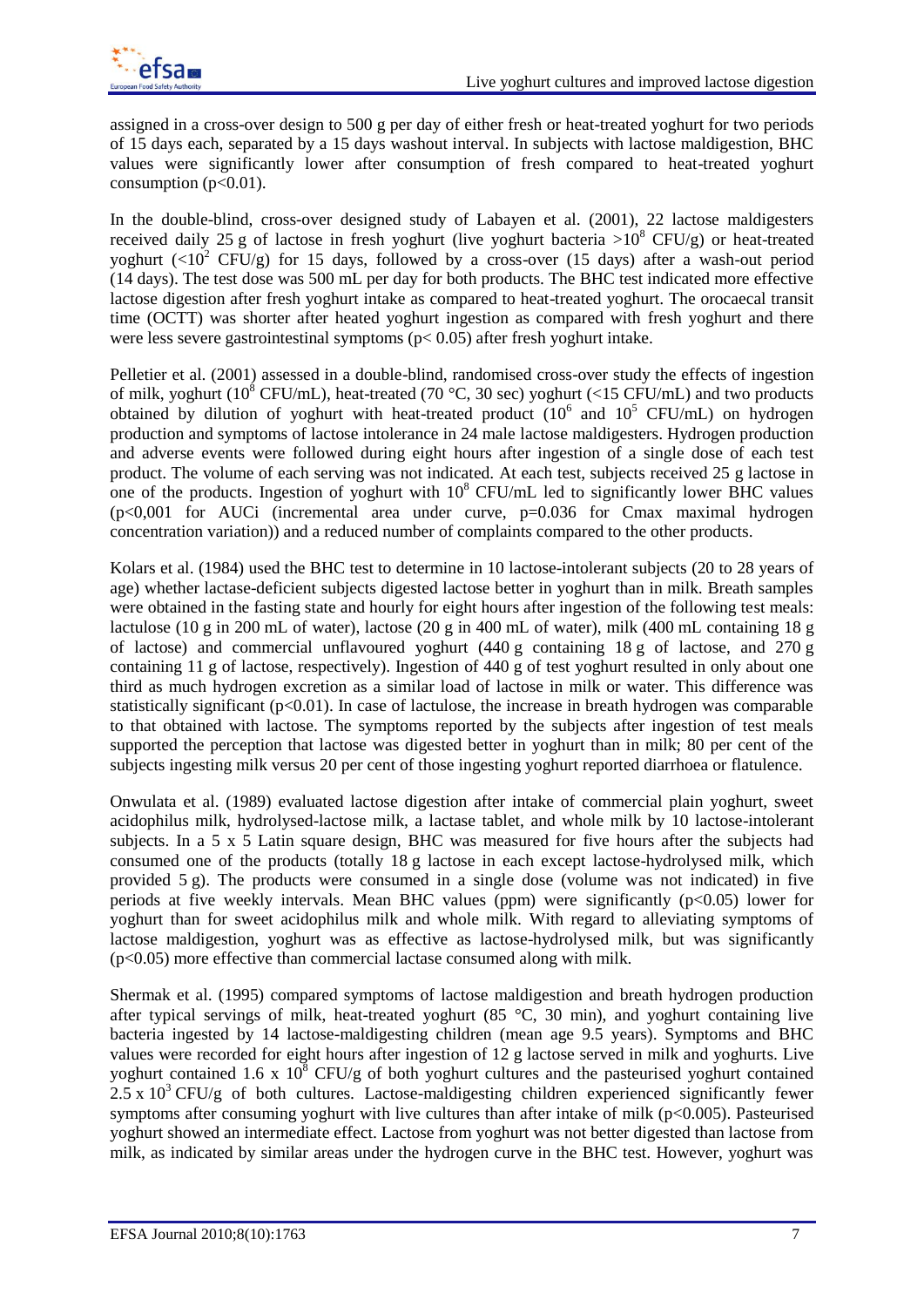

associated with a delayed time to rise and lower rate of rise of the hydrogen concentration in the breath.

Rosado et al. (1992) compared the efficiency of lactose digestion after consumption of two unmodified plain yoghurts, a low-fat yoghurt and a yoghurt produced from lactose-hydrolysed milk by assessing BHC in 14 lactose-maldigesters. Compared to whole milk, the hydrogen breath response to two varieties of unmodified yoghurt and the lactose-hydrolysed yoghurt was significantly (p<0.05) attenuated while the hydrogen response to low-fat yoghurt was intermediate. Intolerance symptoms were significantly ( $p<0.05$ ) and equally reduced (50 %,  $p<0.05$ ) with all four yoghurt products compared to whole milk.

The results from human studies carried out by Savaiano et al. (1984), Pochart et al. (1989) and Martini et al. (1991) are consistent with those from the above studies and can be considered as supportive although the number of subjects enrolled in those studies was relatively small (less than 12 per study).

In addition, Drouault et al. (2002) applied a bacterial luciferase to monitor gene expression of *Streptococcus thermophilus* in the digestive tract of germ-free mice. The main result was that the bacterium was able to produce active β-galactosidase enzyme in the digestive tract, although the bacterium did not multiply during gastrointestinal transit. The enzyme production was enhanced when lactose (the inducer) was added to the diet.

In weighing the evidence, the Panel took into consideration that thirteen of fourteen human studies showed enhanced digestion of lactose in yoghurt in lactose maldigesters, when live yoghurt starter cultures were ingested in yoghurt, that the one study which did not show such an effect reported reduced symptoms and that there was strong evidence for the biological plausibility of the effect.<sup>1</sup>

The Panel concludes that a cause and effect relationship has been established between the consumption of live yoghurt cultures in yoghurt and improved digestion of lactose in yoghurt in individuals with lactose maldigestion. 11

## <span id="page-7-0"></span>**4. Panel's comments on the proposed wording (ID 1143, 2976)**

The Panel considers that the following wording reflects the scientific evidence: "Live yoghurt cultures in yoghurt improve digestion of lactose in yoghurt in individuals with lactose maldigestion".<sup>12</sup>

#### <span id="page-7-1"></span>**5. Conditions and possible restrictions of use (ID 1143, 2976)**

In order to bear the claim, the yoghurt should contain at least  $10<sup>8</sup>$  CFU live starter microorganisms (*Lactobacillus delbrueckii* subsp. *bulgaricus* and *Streptococcus thermophilus*) per gram. <sup>13</sup> The target population is individuals with lactose maldigestion.

### <span id="page-7-2"></span>**CONCLUSIONS**

l

On the basis of the data presented, the Panel concludes that:

Live yoghurt cultures, which are the subject of the health claim, are sufficiently characterised in relation to the claimed effect.

<sup>10 &</sup>quot;...enhanced lactose digestion in lactose maldigesters..." has been replaced with "... enhanced digestion of lactose in yoghurt in lactose maldigesters…"

<sup>&</sup>lt;sup>11  $\alpha$ </sup>…improved lactose digestion in individuals with lactose maldigestion." has been replaced with "…improved digestion of lactose in yoghurt in individuals with lactose maldigestion."

<sup>&</sup>lt;sup>12</sup> "Live yoghurt cultures in yoghurt improve lactose digestion in individuals with lactose maldigestion." has been replaced with "Live yoghurt cultures in yoghurt improve digestion of lactose in yoghurt in individuals with lactose maldigestion."

<sup>&</sup>lt;sup>13</sup> "In order to bear the claim, the yoghurt should contain at least  $10^8$  CFU per serving live starter microorganisms (i.e. *Lactobacillus delbrueckii* subsp. *bulgaricus* and *Streptococcus thermophilus*)." has been replaced with "In order to bear the claim, the yoghurt should contain at least 10<sup>8</sup>CFU live starter microorganisms (*Lactobacillus delbrueckii* subsp. *bulgaricus* and *Streptococcus thermophilus*) per gram."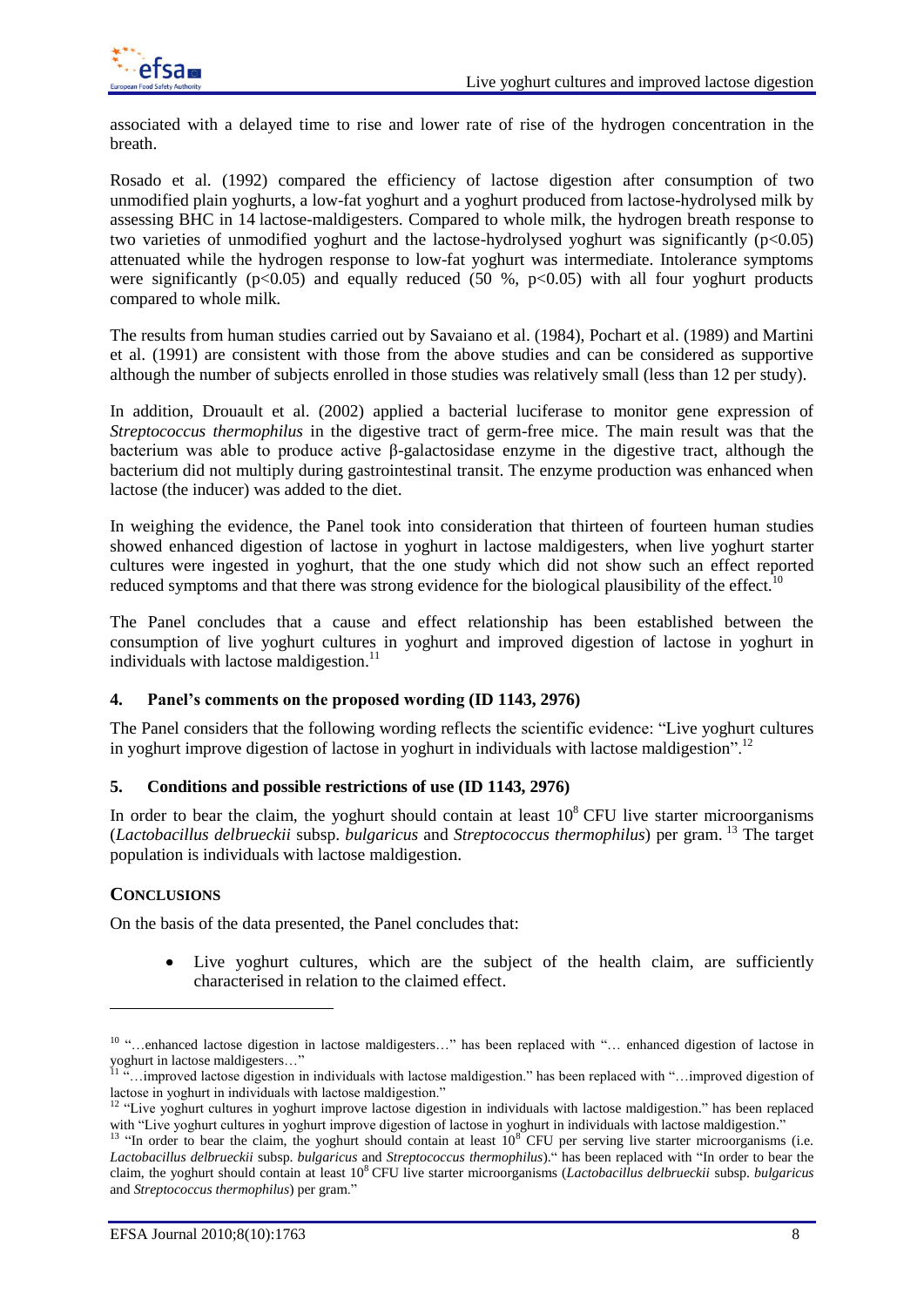

- The claimed effect is "lactose digestion". The target population is individuals with lactose maldigestion. Improved lactose digestion is a beneficial physiological effect for individuals with lactose maldigestion.
- A cause and effect relationship has been established between the consumption of live  $\bullet$ yoghurt cultures in yoghurt and improved digestion of lactose in yoghurt in individuals with lactose maldigestion.<sup>14</sup>
- The following wording reflects the scientific evidence: "Live yoghurt cultures in yoghurt  $\bullet$ improve digestion of lactose in yoghurt in individuals with lactose maldigestion".<sup>15</sup>
- In order to bear the claim, the yoghurt should contain at least  $10<sup>8</sup>$  CFU live starter  $\bullet$ microorganisms (*Lactobacillus delbrueckii* subsp. *bulgaricus* and *Streptococcus thermophilus*) per gram. <sup>16</sup> The target population is individuals with lactose maldigestion.

#### <span id="page-8-0"></span>**DOCUMENTATION PROVIDED TO EFSA**

Health claims pursuant to Article 13 of Regulation (EC) No 1924/2006 (No: EFSA-Q-2008-1882, EFSA-Q-2008-3708). The scientific substantiation is based on the information provided by the Member States in the consolidated list of Article 13 health claims and references that EFSA has received from Member States or directly from stakeholders.

The full list of supporting references as provided to EFSA is available on: [http://www.efsa.europa.eu/panels/nda/claims/article13.htm.](http://www.efsa.europa.eu/panels/nda/claims/article13.htm)

#### <span id="page-8-1"></span>**REFERENCES**

Codex Alimentarius, 2003. Codex standard for fermented milks. CODEX STAN 243-2003, 8pp.

- Dewit O, Pochart P and Desjeux JF, 1988. Breath hydrogen concentration and plasma glucose, insulin and free fatty acid levels after lactose, milk, fresh or heated yogurt ingestion by healthy young adults with or without lactose malabsorption. Nutrition. 4, 131-135.
- Drouault S, Anba J and Corthier G, 2002. Streptococcus thermophilus is able to produce a betagalactosidase active during its transit in the digestive tract of germ-free mice. Applied and Environmental Microbiology, 68, 938-941.
- Kolars JC, Levitt MD, Aouji M and Savaiano DA, 1984. Yogurt--an autodigesting source of lactose. The New England Journal of Medicine, 310, 1-3.
- Labayen I, Forga L, Gonzalez A, Lenoir-Wijnkoop I, Nutr R and Martinez JA, 2001. Relationship between lactose digestion, gastrointestinal transit time and symptoms in lactose malabsorbers after dairy consumption. Alimentary Pharmacology & Therapeutics, 15, 543-549.
- Lerebours E, N'Djitoyap Ndam C, Lavoine A, Hellot MF, Antoine JM and Colin R, 1989. Yogurt and fermented-then-pasteurized milk: effects of short-term and long-term ingestion on lactose absorption and mucosal lactase activity in lactase-deficient subjects. American Journal of Clinical Nutrition, 49, 823-827.
- Marteau P, Flourie B, Pochart P, Chastang C, Desjeux JF and Rambaud JC, 1990. Effect of the microbial lactase (EC 3.2.1.23) activity in yoghurt on the intestinal absorption of lactose: an in vivo study in lactase-deficient humans. British Journal of Nutrition, 64, 71-79.

l

<sup>14</sup> "…improved lactose digestion in individuals with lactose maldigestion." has been replaced with "…improved digestion of lactose in yoghurt in individuals with lactose maldigestion."

<sup>&</sup>lt;sup>15</sup> "Live yoghurt cultures in yoghurt improve lactose digestion in individuals with lactose maldigestion." has been replaced with "Live yoghurt cultures in yoghurt improve digestion of lactose in yoghurt in individuals with lactose maldigestion."

<sup>&</sup>lt;sup>16</sup> "In order to bear the claim, the yoghurt should contain at least  $10^8$  CFU per serving live starter microorganisms (i.e. *Lactobacillus delbrueckii* subsp. *bulgaricus* and *Streptococcus thermophilus*)." has been replaced with "In order to bear the claim, the yoghurt should contain at least 10<sup>8</sup>CFU live starter microorganisms (*Lactobacillus delbrueckii* subsp. *bulgaricus* and *Streptococcus thermophilus*) per gram."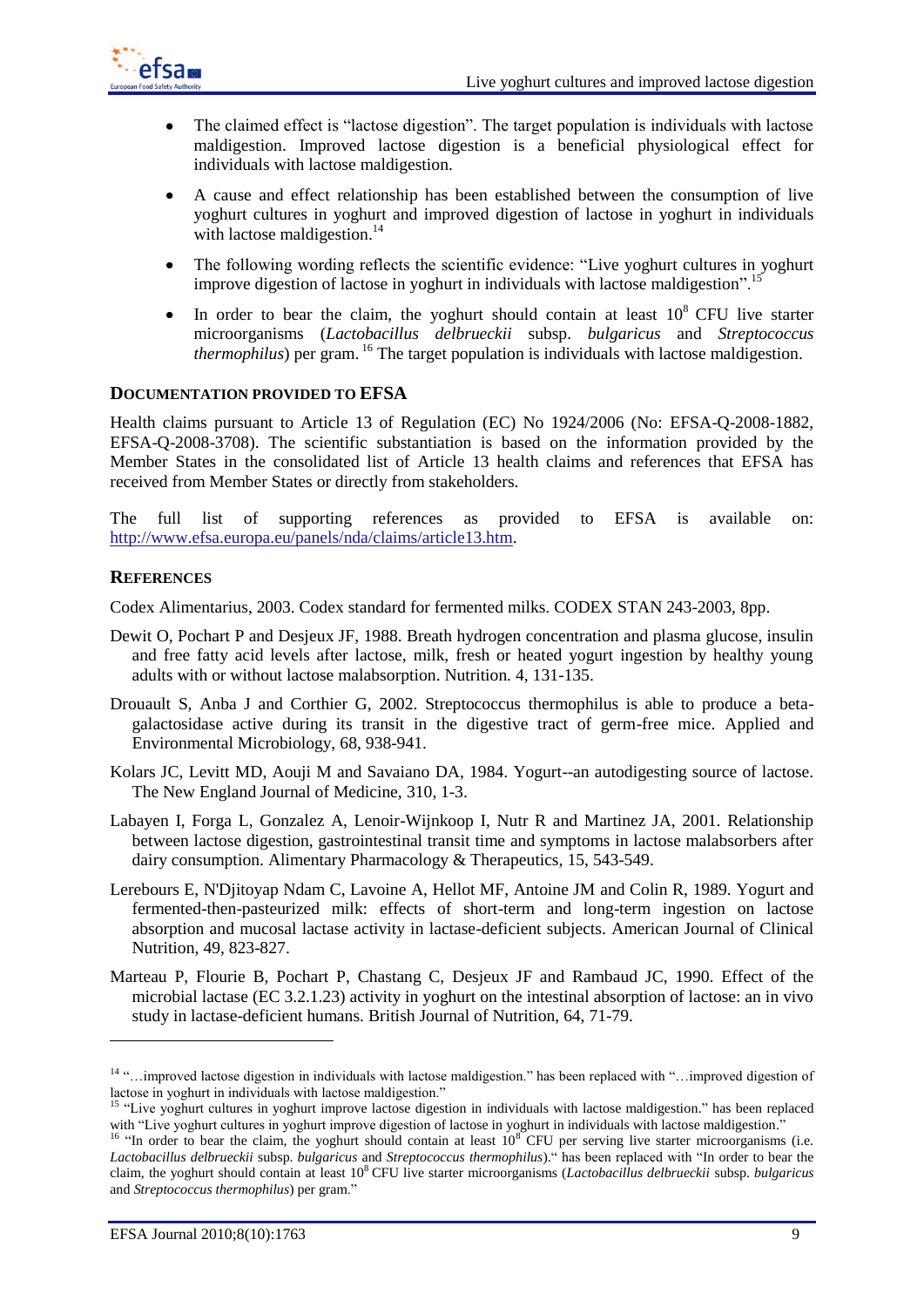- Martini MC, Lerebours EC, Lin WJ, Harlander SK, Berrada NM, Antoine JM and Savaiano DA, 1991. Strains and species of lactic acid bacteria in fermented milks (yogurts): effect on in vivo lactose digestion. American Journal of Clinical Nutrition, 54, 1041-1046.
- Onwulata CI, Rao DR and Vankineni P, 1989. Relative efficiency of yogurt, sweet acidophilus milk, hydrolyzed-lactose milk, and a commercial lactase tablet in alleviating lactose maldigestion. American Journal of Clinical Nutrition, 49, 1233-1237.
- Pelletier X, Laure-Boussuge S and Donazzolo Y, 2001. Hydrogen excretion upon ingestion of dairy products in lactose-intolerant male subjects: importance of the live flora. European Journal of Clinical Nutrition, 55, 509-512.
- Pochart P, Bisetti N, Bourlioux P and Desjeux JF, 1989. Effect of daily consumption of fresh or pasteurized yoghurt on intestinal lactose utilisation in lactose malabsorbers. Microecology and Therapy, 18, 105–110.
- Rizkalla SW, Luo J, Kabir M, Chevalier A, Pacher N and Slama G, 2000. Chronic consumption of fresh but not heated yogurt improves breath-hydrogen status and short-chain fatty acid profiles: a controlled study in healthy men with or without lactose maldigestion. American Journal of Clinical Nutrition, 72, 1474-1479.
- Rosado JL, Solomons NW and Allen LH, 1992. Lactose digestion from unmodified, low-fat and lactose-hydrolyzed yogurt in adult lactose-maldigesters. European Journal of Clinical Nutrition, 46, 61-67.
- Savaiano DA, AbouElAnouar A, Smith DE and Levitt MD, 1984. Lactose malabsorption from yogurt, pasteurized yogurt, sweet acidophilus milk, and cultured milk in lactase-deficient individuals. American Journal of Clinical Nutrition, 40, 1219-1223.
- Shermak MA, Saavedra JM, Jackson TL, Huang SS, Bayless TM and Perman JA, 1995. Effect of yogurt on symptoms and kinetics of hydrogen production in lactose-malabsorbing children. American Journal of Clinical Nutrition, 62, 1003-1006.
- Varela-Moreiras G, Antoine JM, Ruiz-Roso B and Varela G, 1992. Effects of yogurt and fermentedthen-pasteurized milk on lactose absorption in an institutionalized elderly group. Journal of the American College of Nutrition, 11, 168-171.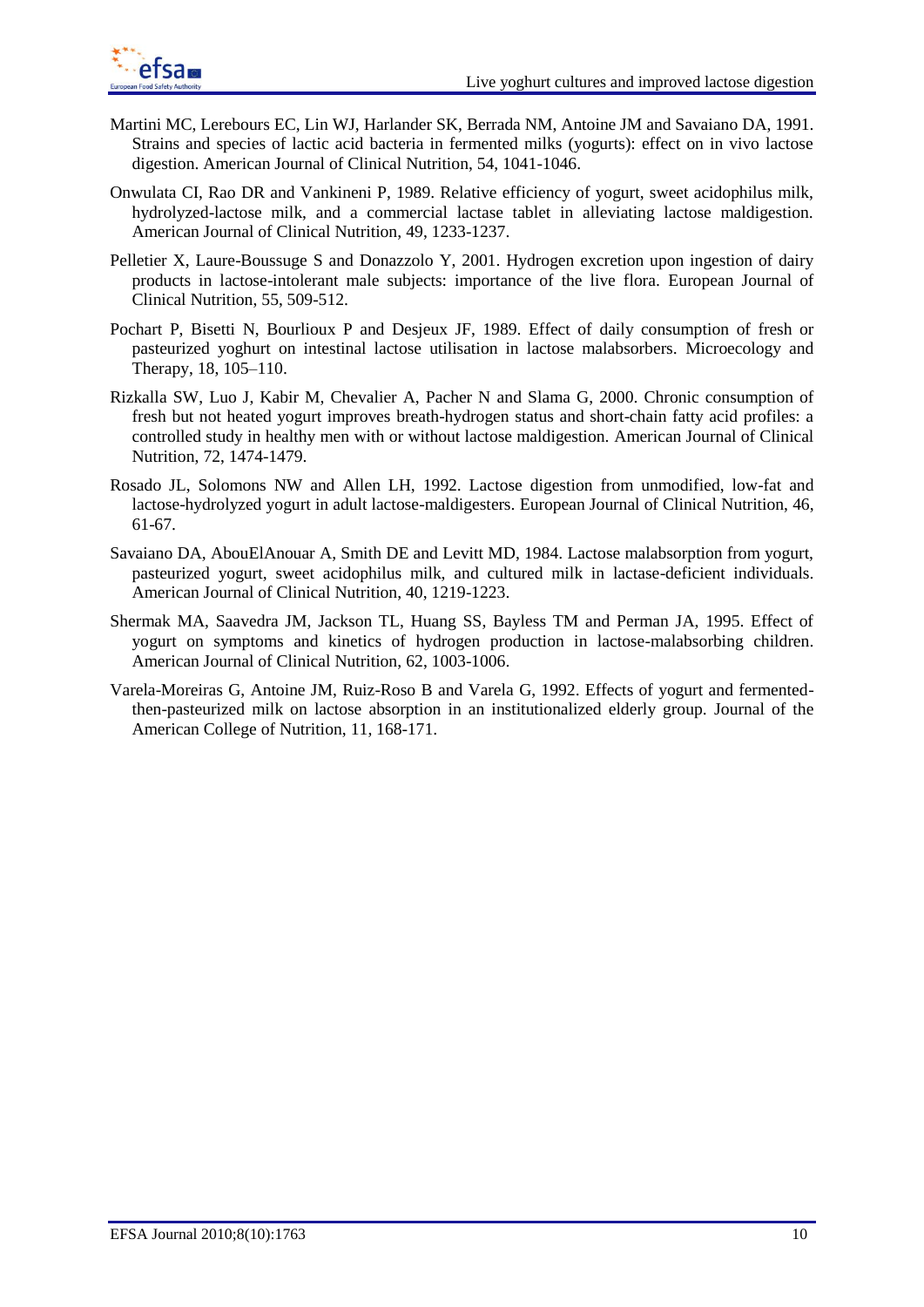

### <span id="page-10-0"></span>**APPENDICES**

#### **APPENDIX A**

## **BACKGROUND AND TERMS OF REFERENCE AS PROVIDED BY THE EUROPEAN COMMISSION**

The Regulation  $1924/2006$  on nutrition and health claims made on foods<sup>17</sup> (hereinafter "the Regulation") entered into force on  $19<sup>th</sup>$  January 2007.

Article 13 of the Regulation foresees that the Commission shall adopt a Community list of permitted health claims other than those referring to the reduction of disease risk and to children's development and health. This Community list shall be adopted through the Regulatory Committee procedure and following consultation of the European Food Safety Authority (EFSA).

Health claims are defined as "any claim that states, suggests or implies that a relationship exists between a food category, a food or one of its constituents and health".

In accordance with Article 13 (1) health claims other than those referring to the reduction of disease risk and to children's development and health are health claims describing or referring to:

- a) the role of a nutrient or other substance in growth, development and the functions of the body; or
- b) psychological and behavioural functions; or
- c) without prejudice to Directive 96/8/EC, slimming or weight-control or a reduction in the sense of hunger or an increase in the sense of satiety or to the reduction of the available energy from the diet.

To be included in the Community list of permitted health claims, the claims shall be:

- (i) based on generally accepted scientific evidence; and
- (ii) well understood by the average consumer.

Member States provided the Commission with lists of claims as referred to in Article 13 (1) by 31 January 2008 accompanied by the conditions applying to them and by references to the relevant scientific justification. These lists have been consolidated into the list which forms the basis for the EFSA consultation in accordance with Article 13 (3).

#### **ISSUES THAT NEED TO BE CONSIDERED**

## **IMPORTANCE AND PERTINENCE OF THE FOOD<sup>18</sup>**

Foods are commonly involved in many different functions<sup>19</sup> of the body, and for one single food many health claims may therefore be scientifically true. Therefore, the relative importance of food e.g. nutrients in relation to other nutrients for the expressed beneficial effect should be considered: for functions affected by a large number of dietary factors it should be considered whether a reference to a single food is scientifically pertinent.

It should also be considered if the information on the characteristics of the food contains aspects pertinent to the beneficial effect.

#### **SUBSTANTIATION OF CLAIMS BY GENERALLY ACCEPTABLE SCIENTIFIC EVIDENCE**

l

<sup>17</sup> OJ L12, 18/01/2007

<sup>&</sup>lt;sup>18</sup> The term 'food' when used in this Terms of Reference refers to a food constituent, the food or the food category.

<sup>&</sup>lt;sup>19</sup> The term 'function' when used in this Terms of Reference refers to health claims in Article 13(1)(a), (b) and (c).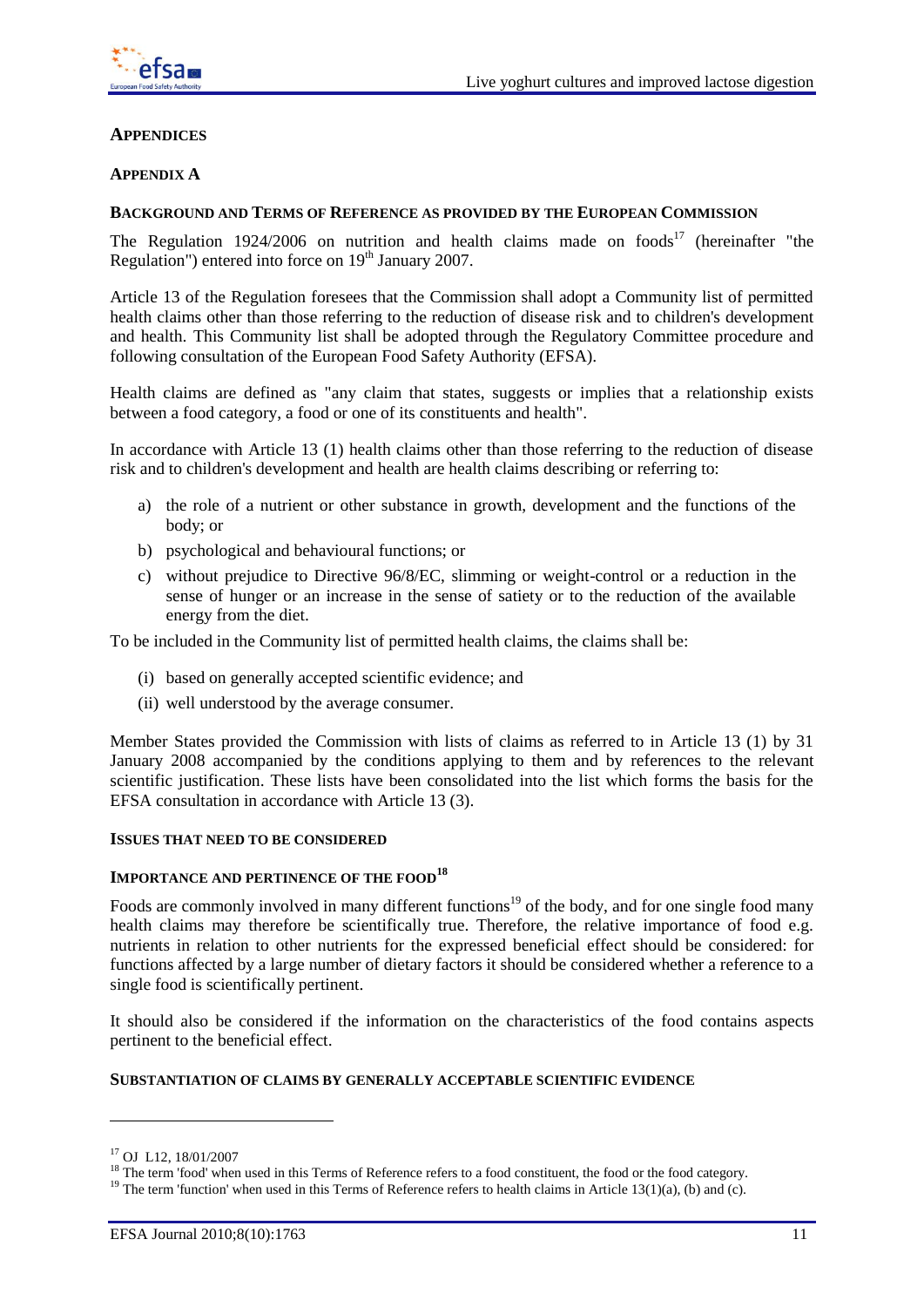

Scientific substantiation is the main aspect to be taken into account to authorise health claims. Claims should be scientifically substantiated by taking into account the totality of the available scientific data, and by weighing the evidence, and shall demonstrate the extent to which:

- (a) the claimed effect of the food is beneficial for human health,
- (b) a cause and effect relationship is established between consumption of the food and the claimed effect in humans (such as: the strength, consistency, specificity, doseresponse, and biological plausibility of the relationship),
- (c) the quantity of the food and pattern of consumption required to obtain the claimed effect could reasonably be achieved as part of a balanced diet,
- (d) the specific study group(s) in which the evidence was obtained is representative of the target population for which the claim is intended.

EFSA has mentioned in its scientific and technical guidance for the preparation and presentation of the application for authorisation of health claims consistent criteria for the potential sources of scientific data. Such sources may not be available for all health claims. Nevertheless it will be relevant and important that EFSA comments on the availability and quality of such data in order to allow the regulator to judge and make a risk management decision about the acceptability of health claims included in the submitted list.

The scientific evidence about the role of a food on a nutritional or physiological function is not enough to justify the claim. The beneficial effect of the dietary intake has also to be demonstrated. Moreover, the beneficial effect should be significant i.e. satisfactorily demonstrate to beneficially affect identified functions in the body in a way which is relevant to health. Although an appreciation of the beneficial effect in relation to the nutritional status of the European population may be of interest, the presence or absence of the actual need for a nutrient or other substance with nutritional or physiological effect for that population should not, however, condition such considerations.

Different types of effects can be claimed. Claims referring to the maintenance of a function may be distinct from claims referring to the improvement of a function. EFSA may wish to comment whether such different claims comply with the criteria laid down in the Regulation.

#### **WORDING OF HEALTH CLAIMS**

Scientific substantiation of health claims is the main aspect on which EFSA's opinion is requested. However, the wording of health claims should also be commented by EFSA in its opinion.

There is potentially a plethora of expressions that may be used to convey the relationship between the food and the function. This may be due to commercial practices, consumer perception and linguistic or cultural differences across the EU. Nevertheless, the wording used to make health claims should be truthful, clear, reliable and useful to the consumer in choosing a healthy diet.

In addition to fulfilling the general principles and conditions of the Regulation laid down in Article 3 and 5, Article 13(1)(a) stipulates that health claims shall describe or refer to "the role of a nutrient or other substance in growth, development and the functions of the body". Therefore, the requirement to describe or refer to the 'role' of a nutrient or substance in growth, development and the functions of the body should be carefully considered.

The specificity of the wording is very important. Health claims such as "Substance X supports the function of the joints" may not sufficiently do so, whereas a claim such as "Substance X helps maintain the flexibility of the joints" would. In the first example of a claim it is unclear which of the various functions of the joints is described or referred to contrary to the latter example which specifies this by using the word "flexibility".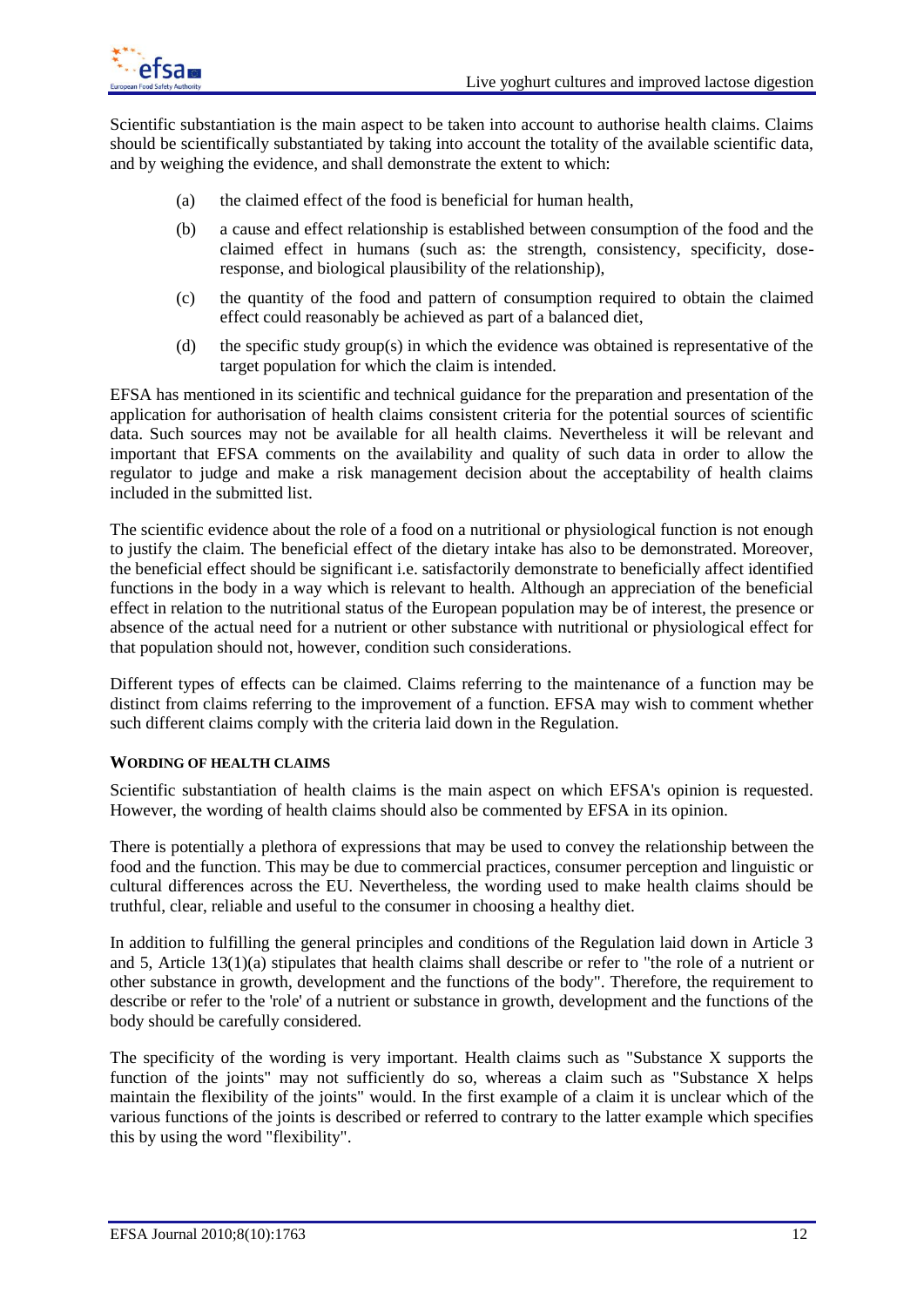The clarity of the wording is very important. The guiding principle should be that the description or reference to the role of the nutrient or other substance shall be clear and unambiguous and therefore be specified to the extent possible i.e. descriptive words/ terms which can have multiple meanings should be avoided. To this end, wordings like "strengthens your natural defences" or "contain antioxidants" should be considered as well as "may" or "might" as opposed to words like "contributes", "aids" or "helps".

In addition, for functions affected by a large number of dietary factors it should be considered whether wordings such as "indispensable", "necessary", "essential" and "important" reflects the strength of the scientific evidence.

Similar alternative wordings as mentioned above are used for claims relating to different relationships between the various foods and health. It is not the intention of the regulator to adopt a detailed and rigid list of claims where all possible wordings for the different claims are approved. Therefore, it is not required that EFSA comments on each individual wording for each claim unless the wording is strictly pertinent to a specific claim. It would be appreciated though that EFSA may consider and comment generally on such elements relating to wording to ensure the compliance with the criteria laid down in the Regulation.

In doing so the explanation provided for in recital 16 of the Regulation on the notion of the average consumer should be recalled. In addition, such assessment should take into account the particular perspective and/or knowledge in the target group of the claim, if such is indicated or implied.

#### **TERMS OF REFERENCE**

#### **HEALTH CLAIMS OTHER THAN THOSE REFERRING TO THE REDUCTION OF DISEASE RISK AND TO CHILDREN'S DEVELOPMENT AND HEALTH**

EFSA should in particular consider, and provide advice on the following aspects:

- $\triangleright$  Whether adequate information is provided on the characteristics of the food pertinent to the beneficial effect.
- $\triangleright$  Whether the beneficial effect of the food on the function is substantiated by generally accepted scientific evidence by taking into account the totality of the available scientific data, and by weighing the evidence. In this context EFSA is invited to comment on the nature and quality of the totality of the evidence provided according to consistent criteria.
- $\triangleright$  The specific importance of the food for the claimed effect. For functions affected by a large number of dietary factors whether a reference to a single food is scientifically pertinent.

In addition, EFSA should consider the claimed effect on the function, and provide advice on the extent to which:

- $\triangleright$  the claimed effect of the food in the identified function is beneficial.
- $\triangleright$  a cause and effect relationship has been established between consumption of the food and the claimed effect in humans and whether the magnitude of the effect is related to the quantity consumed.
- $\triangleright$  where appropriate, the effect on the function is significant in relation to the quantity of the food proposed to be consumed and if this quantity could reasonably be consumed as part of a balanced diet.
- $\triangleright$  the specific study group(s) in which the evidence was obtained is representative of the target population for which the claim is intended.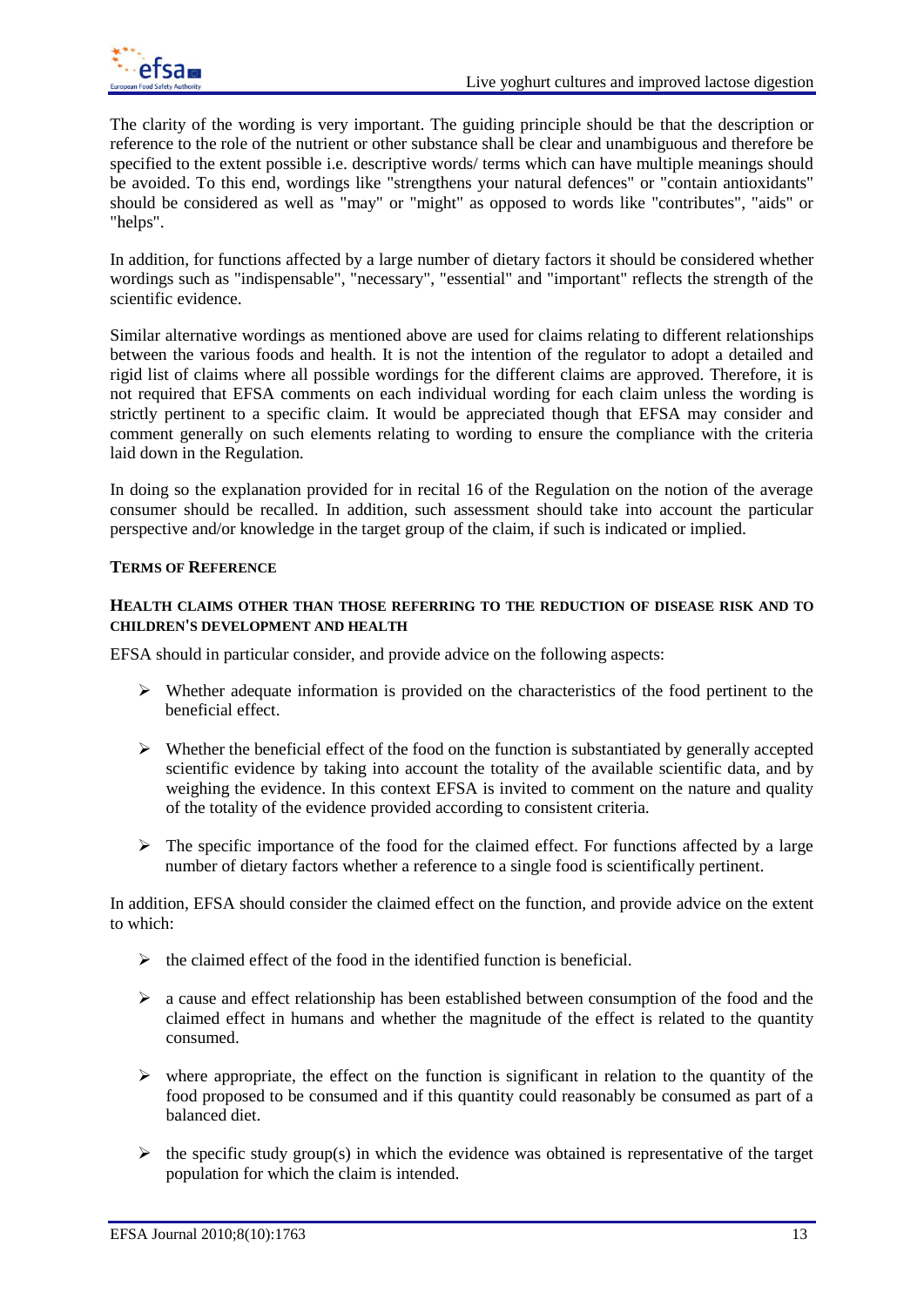

 $\triangleright$  the wordings used to express the claimed effect reflect the scientific evidence and complies with the criteria laid down in the Regulation.

When considering these elements EFSA should also provide advice, when appropriate:

 $\triangleright$  on the appropriate application of Article 10 (2) (c) and (d) in the Regulation, which provides for additional labelling requirements addressed to persons who should avoid using the food; and/or warnings for products that are likely to present a health risk if consumed to excess.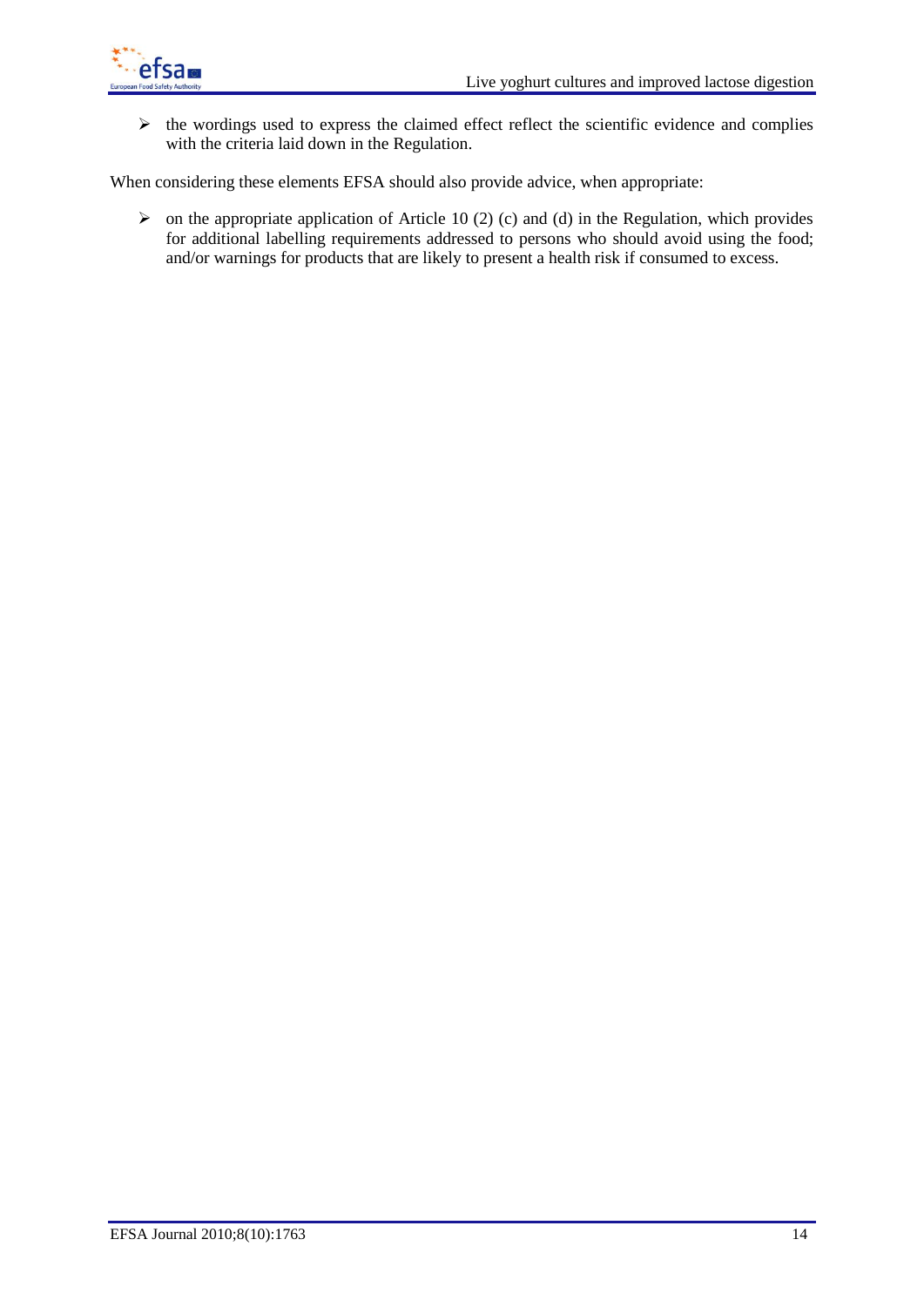

## **APPENDIX B**

#### **EFSA DISCLAIMER**

The present opinion does not constitute, and cannot be construed as, an authorisation to the marketing of the food/food constituent, a positive assessment of its safety, nor a decision on whether the food/food constituent is, or is not, classified as foodstuffs. It should be noted that such an assessment is not foreseen in the framework of Regulation (EC) No 1924/2006.

It should also be highlighted that the scope, the proposed wordings of the claims and the conditions of use as proposed in the Consolidated List may be subject to changes, pending the outcome of the authorisation procedure foreseen in Article 13(3) of Regulation (EC) No 1924/2006.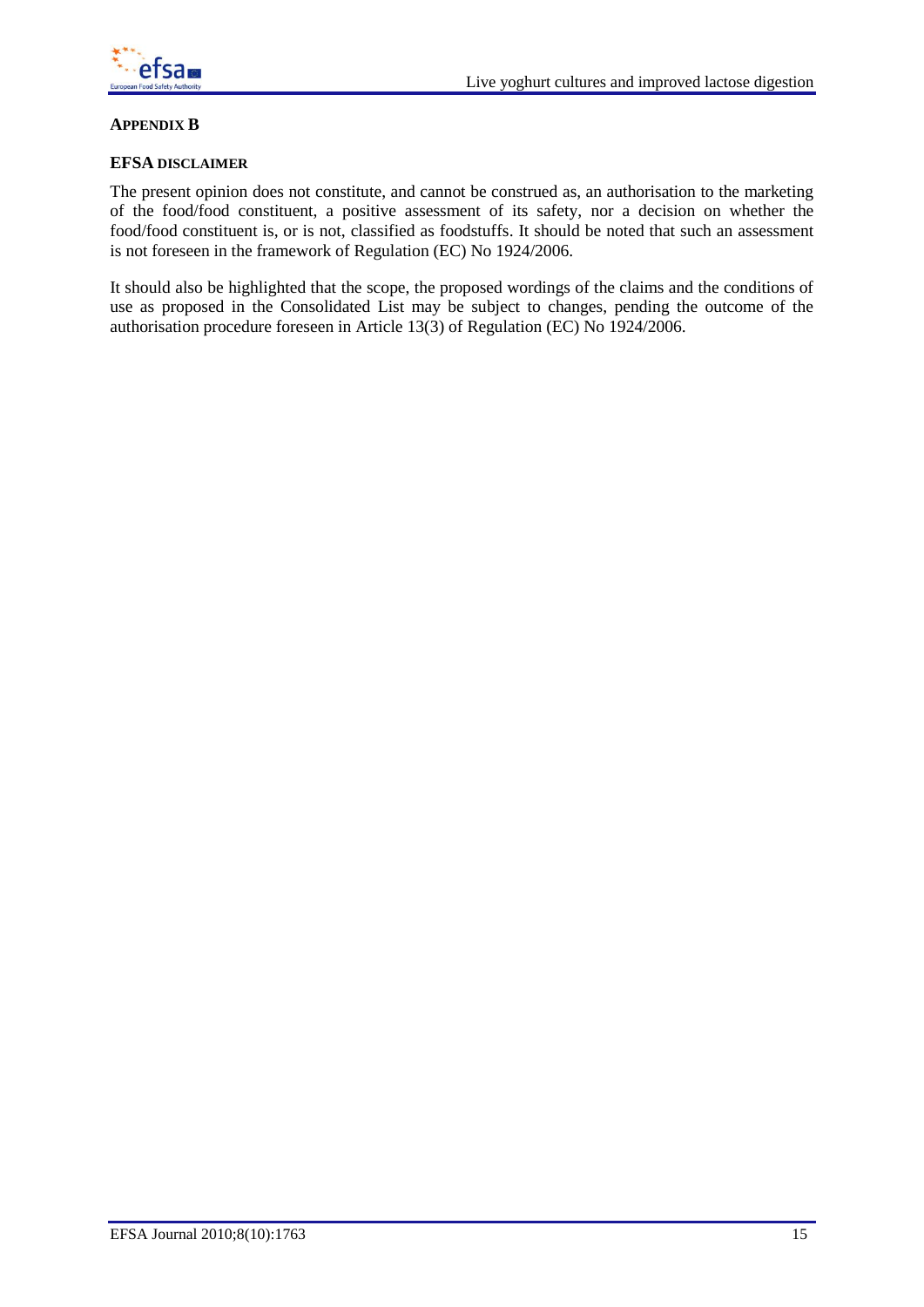

## **APPENDIX C**

Table 1. Main entry health claims related to Yoghurt cultures (live), including conditions of use from similar claims, as proposed in the Consolidated List.

| ID   | <b>Food or Food constituent</b>                                                                                                                                                                                                                                                                                                                                                                                                                                                                                                                                                                                                                                                                                                                                                                                                                                                                                                                                                                                                                                                                                                                                                                                                                                                                                                                                                                         | <b>Health Relationship</b> | <b>Proposed wording</b>                                                                                                                          |
|------|---------------------------------------------------------------------------------------------------------------------------------------------------------------------------------------------------------------------------------------------------------------------------------------------------------------------------------------------------------------------------------------------------------------------------------------------------------------------------------------------------------------------------------------------------------------------------------------------------------------------------------------------------------------------------------------------------------------------------------------------------------------------------------------------------------------------------------------------------------------------------------------------------------------------------------------------------------------------------------------------------------------------------------------------------------------------------------------------------------------------------------------------------------------------------------------------------------------------------------------------------------------------------------------------------------------------------------------------------------------------------------------------------------|----------------------------|--------------------------------------------------------------------------------------------------------------------------------------------------|
| 1143 | Yoghurt cultures (live)<br><b>Clarification</b> provided<br>Yoghurt and any fermented milk<br>containing live yoghurt cultures1 (i.e.<br>any strain of Streptococcus thermophilus<br>and Lactobacillus delbruekii subsp.<br>bulgaricus). Since any strain of<br>Streptococcus thermophilus and<br>Lactobacillus bulgaricus expresses the<br>enzyme (lactase) which degrades<br>lactose, all yoghurts and other fermented<br>milks fermented with both species are<br>eligible for the claim. This effect is<br>dependent on the dose of bacteria: only<br>products containing at least 107 cfu of<br>live yoghurt cultures / per g of product<br>improve the lactose digestion of the<br>population with digestive disconfort<br>related to lactose digestion.<br>1: the term "yoghurt" here refers to the<br>definition of the Codex Standard for<br>Fermented Milks, (Codex Stan 243-<br>2003), i.e. a product obtained from<br>fermentation of milk by cultures of<br>Streptococcus thermophilus and<br>Lactobacillus delbrueckii subsp.<br>bulgaricus, in which starter<br>microorganisms must be viable, active<br>and abundant to the date of minimum<br>durability. The population of bacteria in<br>the product should contain at least 107<br>CFU per g of product at the end of the<br>shelf life (Table 3; section 3.3<br>"Composition" of codex stan 243-2003).<br><b>Conditions of use</b> | Lactose digestion          | -live cultures of yoghurt<br>improve lactose digestion;<br>-fermented milks containing<br>live cultures of yoghurt<br>improve lactose digestion. |
|      |                                                                                                                                                                                                                                                                                                                                                                                                                                                                                                                                                                                                                                                                                                                                                                                                                                                                                                                                                                                                                                                                                                                                                                                                                                                                                                                                                                                                         |                            |                                                                                                                                                  |

- Average daily serving to be consumed to produce the claimed effect is 100 grams of yoghurt containing live yoghurt cultures. There are no known factors that could interfere with bioavailability. The claimed effect is expected to become apparent in habitual intake of the above product. There is no limit to the amount of yoghurt which should be consumed in order to avoid adverse health effects.
- Live cultures of Lactobacillus delbrueckii subsp. bulgaricus and Streptococcus thermophilus contained in "yoghurt" as defined by Codex Standard for Fermented Milks (Codex Stan 243- 2003).

### **Comments from Member States**

German Claims in the second level: DE 23403 belongs to main entry 668; DE 23408 is a downstream effect of the circumstances covered by main entry 1143; DE 23407 describes the laxative properties of lactose not covered by any other main entry of the consolidated list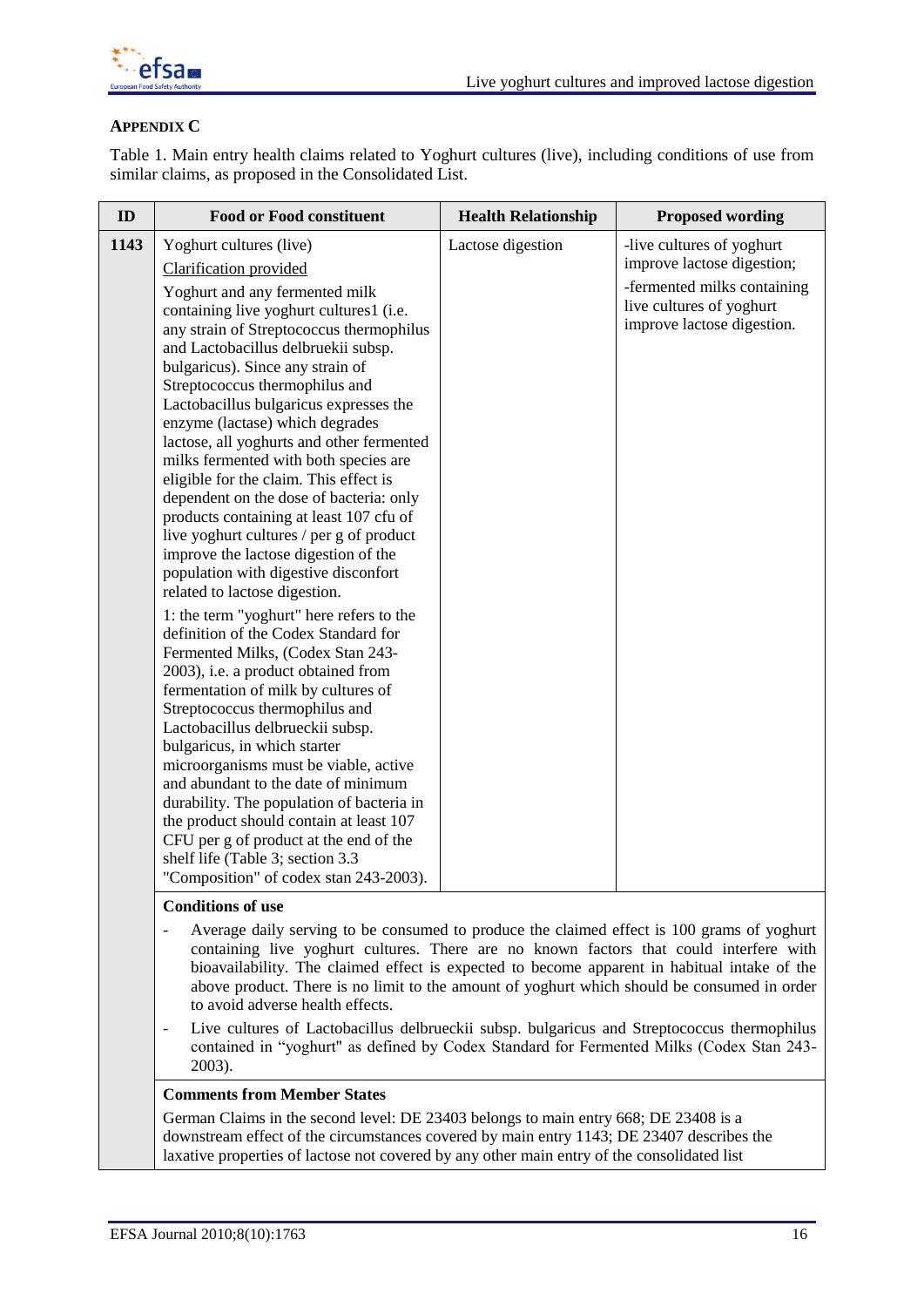

| ID   | <b>Food or Food constituent</b>                                                                                                                                                                                                                                                                                                                                                                                                                                                                                                                                                                                                                                                                                                                                                                                                                                                                                                                                                                                                                                                                                                                                                                                                                                                        | <b>Health Relationship</b> | <b>Proposed wording</b>                                                                                                                          |
|------|----------------------------------------------------------------------------------------------------------------------------------------------------------------------------------------------------------------------------------------------------------------------------------------------------------------------------------------------------------------------------------------------------------------------------------------------------------------------------------------------------------------------------------------------------------------------------------------------------------------------------------------------------------------------------------------------------------------------------------------------------------------------------------------------------------------------------------------------------------------------------------------------------------------------------------------------------------------------------------------------------------------------------------------------------------------------------------------------------------------------------------------------------------------------------------------------------------------------------------------------------------------------------------------|----------------------------|--------------------------------------------------------------------------------------------------------------------------------------------------|
| 2976 | Yoghurt cultures (live)<br>Clarification provided<br>Yoghurt and any fermented milk<br>containing live yoghurt cultures1 (i.e.<br>any strain of Streptococcus thermophilus<br>and Lactobacillus delbruekii subsp.<br>bulgaricus). Since any strain of<br>Streptococcus thermophilus and<br>Lactobacillus bulgaricus expresses the<br>enzyme (lactase) which degrades<br>lactose, all yoghurts and other fermented<br>milks fermented with both species are<br>eligible for the claim. This effect is<br>dependent on the dose of bacteria: only<br>products containing at least 107 cfu of<br>live yoghurt cultures / per g of product<br>improve the lactose digestion of the<br>population with digestive disconfort<br>related to lactose digestion.<br>1: the term "yoghurt" here refers to the<br>definition of the Codex Standard for<br>Fermented Milks, (Codex Stan 243-<br>2003), i.e. a product obtained from<br>fermentation of milk by cultures of<br>Streptococcus thermophilus and<br>Lactobacillus delbrueckii subsp.<br>bulgaricus, in which starter<br>microorganisms must be viable, active<br>and abundant to the date of minimum<br>durability. The population of bacteria in<br>the product should contain at least 107<br>CFU per g of product at the end of the | Lactose digestion          | -live cultures of yoghurt<br>improve lactose digestion;<br>-fermented milks containing<br>live cultures of yoghurt<br>improve lactose digestion. |
|      | shelf life (Table 3; section 3.3<br>"Composition" of codex stan 243-2003).                                                                                                                                                                                                                                                                                                                                                                                                                                                                                                                                                                                                                                                                                                                                                                                                                                                                                                                                                                                                                                                                                                                                                                                                             |                            |                                                                                                                                                  |
|      | <b>Conditions of use</b>                                                                                                                                                                                                                                                                                                                                                                                                                                                                                                                                                                                                                                                                                                                                                                                                                                                                                                                                                                                                                                                                                                                                                                                                                                                               |                            |                                                                                                                                                  |

Live cultures of Lactobacillus delbrueckii subsp. bulgaricus and Streptococcus thermophilus, with "yoghurt" as defined by Codex Standard for Fermented Milks (Codex Stan 243-2003)

### **Comments from Member States**

Claim 2976 is the same as claim 1143 provided by Germany and UK. List of references available in EFSA database is incomplete compared to the list of references originally provided by the stakeholder (EDA in August/September 2008).